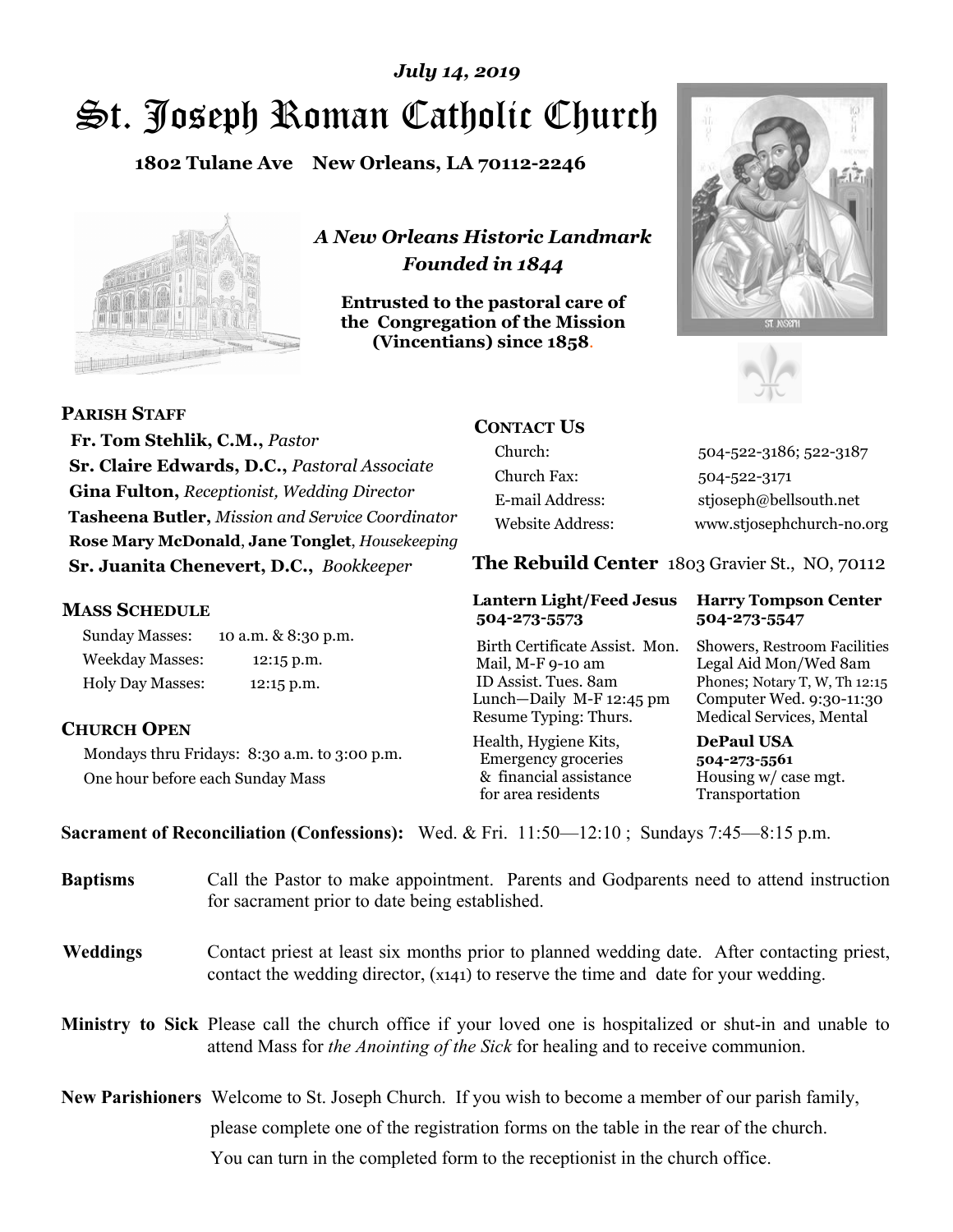# **Sixteenth Sunday in Ordinary Time July 21, 2019**



**10:00 am** *St. Joseph Parishioners and Benefactors* **8:30 pm Paul Reynolds +; Joseph Morales, Jr. +; Bell Sisters +; Dr. Mathew Illickal +**

| Monday, July 22, 2019—St. Mary Magdelene<br>12:15 p.m. Brigid Neenan +; Austin A. D 'Alfonso | <b>READINGS FOR THE WEEK</b><br><i>July 21</i> , One in Faith $\#1082$<br>Sunday, |
|----------------------------------------------------------------------------------------------|-----------------------------------------------------------------------------------|
| Tuesday, July 23, 2019-St. Bridget                                                           | Monday: Sg 3:1-4; Ps 63:2-9; Jn 20:1-2, 11-18                                     |
| 12:15 p.m. June Dejong Family; E & B Dupre; James Best                                       | Tuesday: Ex 14:21 - 15:1; Ex 15; Mt 12:46-50                                      |
| Wednesday, July 24, 2019-St. Sharbel Makhluf                                                 | Wednesday: Ex 16:1-15; Ps 78:18-28; Mt 13:1-9                                     |
| $12:15$ p.m. Sylvia Walsh +                                                                  | Thurs.: 2 Cor 4:7-15; Ps 126:1-6; Mt 20:20-28                                     |
| Thursday, July 25, 2019—St. James Apostle                                                    | Friday: Ex 20:1-17; Ps 19:8-11; Mt 13:18-23                                       |
| 12:15 p.m. Beverly Cook; Joseph A. D 'Alfonso                                                | Sat: Ex 24:3-8; Ps 50:1-15; Mt 13:24-30                                           |
| Friday, July 26, 2019—Sts. Joachim & Anne<br>12:15p.m. John Balan; Gasper Schiro             | Sunday: Gn 18:20-32; Ps 138:1-3, 6-8;<br>Col 2:12-14; Lk 11:1-13                  |

#### **YOUR PRAYERS ARE ASKED FOR THE FOLLOWING PARISHIONERS , WHO ARE IN NEED OF HEALING:**

 Dorothy Alexander, Anthony Blaise, Clarke Bordelon, Lawrence & Mamie Brown, Cheryl Butler, Angelle Campbell; John Caron, John & Kathleen Gebbia, Sylvia Daily-Powell, Joseph Delay, Bernardine Dupre, Terry Eggleston, Linda Elwood, Heather Faircloth, Frances Fiegler, Darrell & Ramona Ford, Mark Eiserloh, Shirley Gaither, Roselyn Hansen, Sarah Hollier-Watkins, Marvin Johnston, Jim Karam, Bill Kroetz, Ken Kussman, Nowell Lacking, Landy Lanza, James Leung, Andrew Marino, Sara Marino, Priscilla Martin, Karen McCoy, Hazel McMiller, Donna Moore, Susan Orkus; Tina Roderfeld, Irelia Robinson; Bernie Saul; Pippy Sanders, Anita Schexnayder; Louise Sonnier, Mel & Gaspar Schiro; Theard Simms, Fr. Tom Stehlik, CM, Malcolm Taylor, Jane Tonglet, Fritz & George Tripkovich, Georgiana Prevost, Marion Vaughn, Juanita Ware, Cathleen Ward, Warren Webster, Helen Wilson, Mary Willis, Lynn Williams, Charlie & JoAnn Slocum.

#### **SANCTUARY CANDLE AND MASS INTENTIONS**

 The Sanctuary Candle is burning this week to pray for the **Dupre Family**. To reserve a date to burn the Candle in memory of someone or for a special intention, please call the church office (522-3186). The Sanctuary Candle offering is \$15 for one week. The offering for Mass intentions is \$5.00 per Mass.

 gave me drink, a stranger and you welcomed me" (Mt 25:35). We all yearn to be welcomed and belong. Our Christian faith calls us to stretch and grow beyond our comfort zone or, as Pope Francis is so fond of saying, "go out of ourselves." Hospitality is a hallmark of discipleship. Jesus considered it so important that he says: "For I was hungry and you gave me food, I was thirsty and you

Hospitality is grounded in our conviction that all human beings, regardless of status, state of life or cultural background, have worth and dignity. This conviction manifests itself in respecting and accepting not just those who are comfortably similar to us but also those, especially those, who are unfamiliar or seem strange or foreign. Let the Letter to the Hebrews remind us, "Do not neglect hospitality, for through it some have unknowingly entertained angels" (13:2).

Consider how you might help create a sense of welcome and belonging in your place of worship:

- Our Sunday liturgy starts as the Holy Spirit gathers us. Smile and greet others with a "hello" or "good morning."
- Sit toward the center of a pew to leave room for others who might arrive later.
- Pay attention to those sitting around you and welcome guests and visitors and offer help if someone needs assistance.
- Welcome and introduce yourself to families with children or elderly who may be at Mass alone.
- Speak with someone who might not naturally go up to and ask them something about themselves.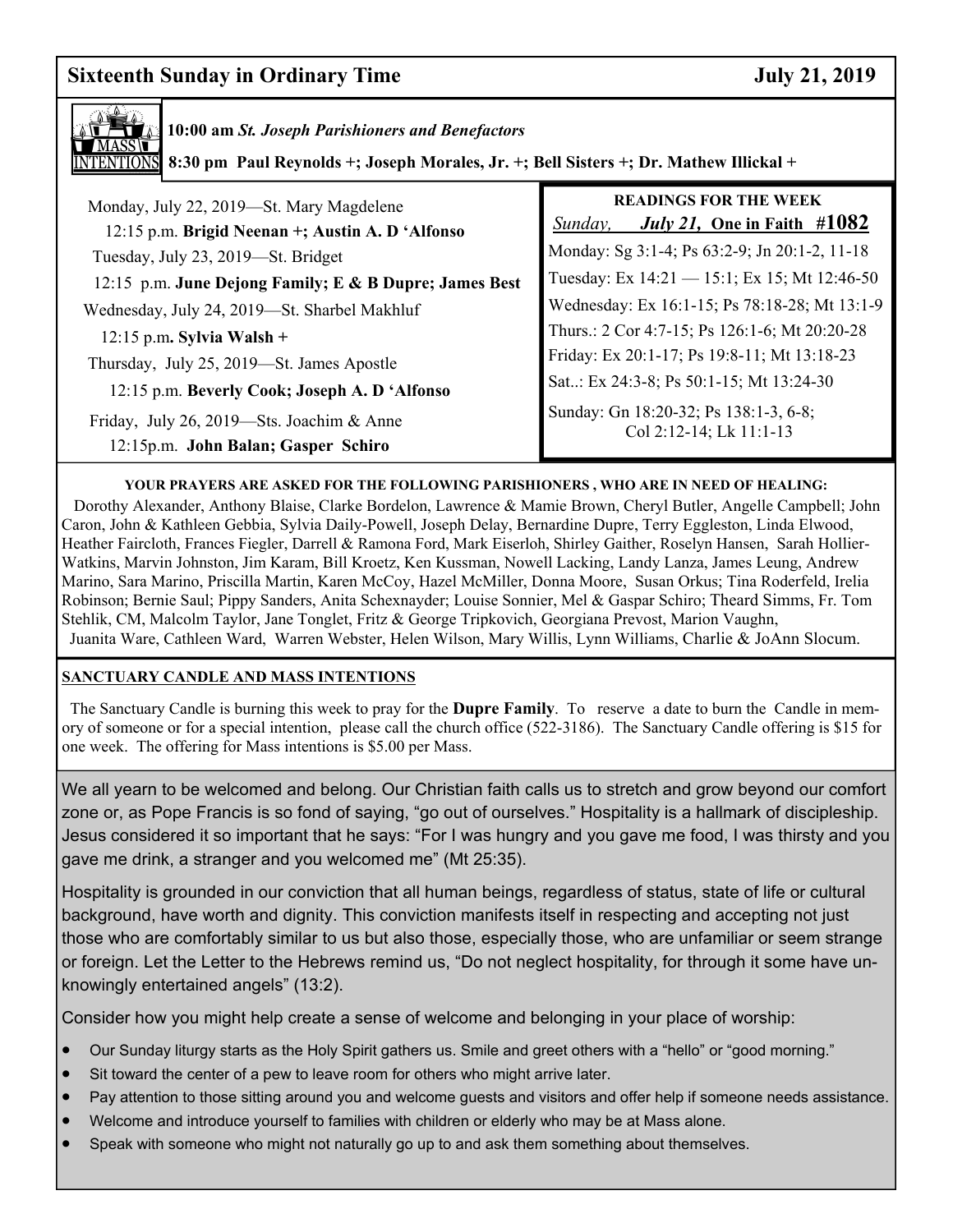It is Christ whom we proclaim, admonishing everyone and teaching everyone with all wisdom. *— Colossians 1:28b*

| PARISH CALENDAR                                               | <b>TREASURE &amp; STEWARDSHIP</b> |
|---------------------------------------------------------------|-----------------------------------|
| 28 July Sunday—Children's Liturgy of the Word (10 am/8:30 pm) | <b>Sunday, July 14 \$3,704.00</b> |
|                                                               | Thank you for your generosity!    |
|                                                               |                                   |

This Sunday, the Archdiocese will take up the annual **Black and Indian Mission Collection**, which has a direct impact in our own archdiocese as we benefit locally from grants funded by the collection. Your generosity to stems from the depths of your faith and willingness to help and evangelize our brothers and sisters in need and further the missionary cause of sharing the Gospel to our African American and Native American family.

Grammy-nominated and legendary Hall of Fame group, *The Whispers,* will perform at a benefit performance to benefit the ministries of the **Sisters of the Holy Family** on 8/18/19 (Sunday) as well as retirement needs of elderly Sisters. Tickets or sponsor info at 504-241-3088 or http://www.sistersoftheholyfamily.com/Gala-Info.html.



# **Pope Francis'** *July* **Intention**

That those who administer justice may work with integrity, and that the injustice<br>which prevails in the world may not have the last word..

**Congratulations!** 

Ξ



 *&*  *Donnie Mehrtens* 

*Angelle Campbell* 

#### **CHARTER FOR THE PROTECTION OF CHILDREN AND YOUNG PEOPLE**

In response to the Charter for the Protection of Children and Young People from the United States Conference of Catholic Bishops, the Archdiocese of New Orleans continues to make the Hot Line available for anyone who has been hurt or sexually abused by anyone who works for the Church. The Hot Line continues to be available; the number is (504) 522-5019. In continuing our commitment to support and to heal, we invite and encourage individuals who have been hurt or sexually abused recently or in the past by clergy, religious or other employees of the Archdiocese to call our Hot Line and your message will be received confidentially by a mental health professional. Anyone can make a direct call during regular business hours to the Victims' Assistance Coordinator at (504) 861-6253.

#### **TODAY'S READINGS**

**First Reading** — Abraham shows hospitality to three visitors (Genesis 18:1-10a).

**Psalm** — He who does justice will live in the presence of the Lord (Psalm 15).

**Second Reading** — The mystery hidden from generations past has been manifested; it is Christ in you, the hope for glory (Colossians 1:24-28).

**Gospel** — Jesus converses with Martha and Mary about service and contemplation (Luke 10:38-42).

### **A MINDSET OF SERVICE**

 There's a lot of traveling, delivering, and visiting going on in our readings today. In Genesis Abraham cares for the needs of three mysterious travelers. The psalm responds, celebrating the kind of righteousness that Abraham practices. Then, in his letter to the Colossians, Saint Paul describes his own ministry as almost like a delivery service: he, God's steward, brings the word of God to their community. Finally, Luke's Gospel shares the well-known story of Mary and Martha, and the different ways they welcome Jesus into their home. Amid all this coming and going, we are invited to pay attention to the ways we tend to the needs of others. Each of us can ask, *How am I present to God and others in my life?*